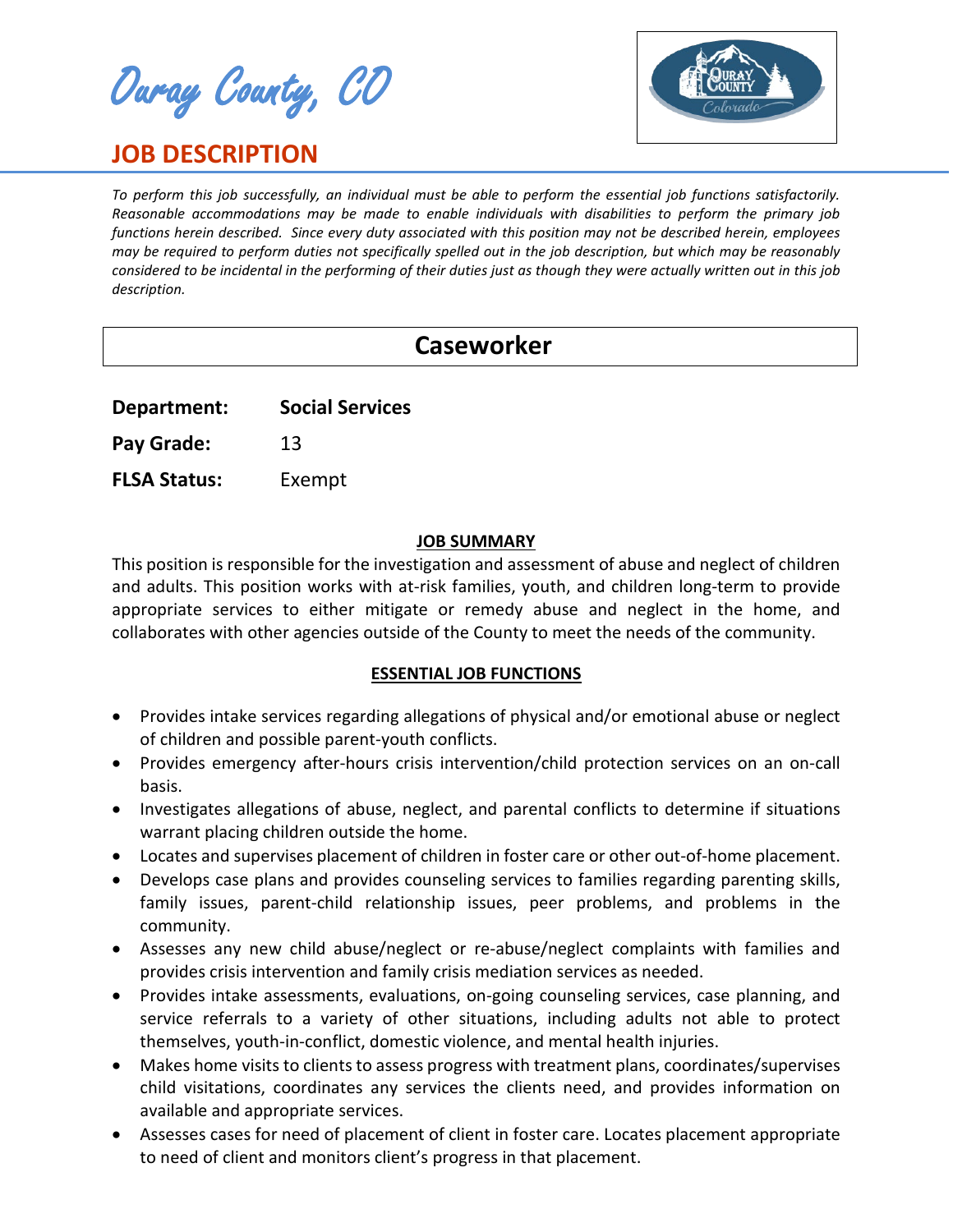- Recruits new foster home parents. Conducts foster home certifications. Places children in the homes and monitors quality of care provided.
- Testifies in court on a variety of cases. Makes recommendations to the court on abuse/neglect cases, custody investigations, placement issues, and guardianship of adults. Writes reports, assessments, and treatment plans for court hearings.
- Attends periodic child welfare related seminars and workshops.
- Develops treatment plans and writes reports for appropriate documentation of case plans, recommendations, and assessments. Completes contracts as required.
- Develops case file information per format required by Colorado State Social Services and completes forms for child welfare records.
- Completes various forms as needed and writes correspondence. Responds to questionnaires and surveys from the State office.
- Coordinates with community professionals to ensure most effective and appropriate services for clients.
- Assesses and evaluates situations in which adults may not be able to care for or protect themselves. Provides case planning, service referrals, and counseling services as appropriate to the population.
- Provides crisis management to clients who have emergency financial needs during the absence of the case manager.
- Provides counseling services to the youth who are in conflict with parents or other adult caretakers. Counsels and mentors youth who are independently living or transitioning themselves from other levels of care.

# **MINIMUM QUALIFICATIONS**

## **Education and Experience:**

Graduation from an accredited college or university with a Bachelor's degree in behavioral science area or a related field that has coursework in the social services field. MSW preferred. Four years of experience in Social Services or a related field.

## **Certifications and/or Licenses:**

Must possess a valid Colorado Driver's License.

#### **Knowledge, Skills and Abilities:**

- Knowledge of concepts of social work practice relating to assessment for clients in all program areas.
- Knowledge of medical symptoms related to injuries in children; detects battered child syndrome and failure-to-thrive children.
- Knowledge of laws dealing with child abuse, neglect, and other dependency conditions.
- Knowledge of community resources, agency rules, regulations, and procedures related to program areas.
- Ability to establish support with multi-problem, dysfunctional families and clients.
- Ability to independently analyze complex situations, form plans, and make quick decisions when needed.